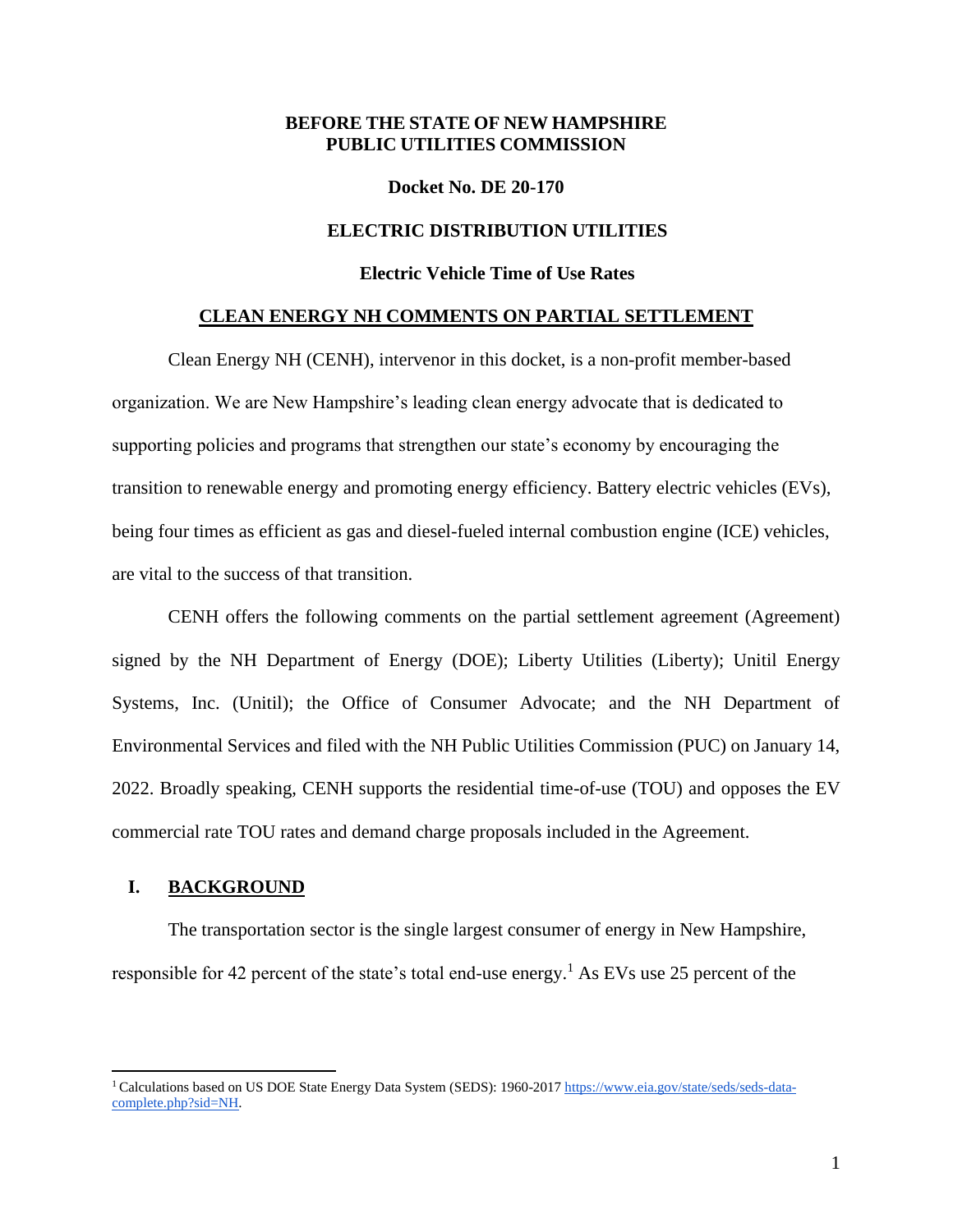energy of a conventional ICE vehicle to travel the same distance, $2$  EVs present clear economic, energy, and environmental opportunities for the state, and New England as a whole, by reducing overall energy consumption, reliance on energy imports, and the emission of air pollutants and greenhouse gas emissions. As the ISO-New England grid becomes even cleaner, and electric power supply costs fall, due to the transition away from coal, oil, and natural gas, and through the interconnection of distributed energy resources and large renewable energy projects, the net economic, energy, and environmental benefit of EVs will grow.

What's more, as the vast majority of electric vehicle charging occurs at home, and can occur in the overnight hours, there is enormous potential for the electrification of transportation to result in improved load factors for existing electricity infrastructure. In a well-designed policy landscape, this could result in substantial rate-depression, and resultant savings for all consumers.<sup>3</sup> For these reasons, CENH and its members actively support this technology.

However, the three investor-owned utilities, similarly observed, in joint comments on the Grid Modernization Docket, IR-296, that while EVs have the potential to grow electric loads, this load growth can result in savings to all customers if forecasted and managed properly. As EVs consume more electricity, there are more KWHs over which to spread the other utilities' fixed costs. TOU rates are a critical element of achieving this improved resource utilization.

Further, vehicle electrification is consistent with the New Hampshire Energy Policy: *"The general court declares that it shall be the energy policy of this state to meet the energy needs of the citizens and businesses of the state at the lowest reasonable cost while providing for the reliability and diversity of energy* 

<sup>&</sup>lt;sup>2</sup> US DOE (2019). All-Electric Vehicles, Office of Energy Efficiency & Renewable Energ[y,](https://fueleconomy.gov/feg/evtech.shtml) [https://fueleconomy.gov/feg/evtech.shtml,](https://fueleconomy.gov/feg/evtech.shtml) (Last accessed April 18, 2019).

<sup>&</sup>lt;sup>3</sup> NREL (2021). Incorporating Residential Smart Electric Vehicle Charging in Home Energy Management Systems, [https://www.nrel.gov/docs/fy21osti/78540.pdf.](https://www.nrel.gov/docs/fy21osti/78540.pdf)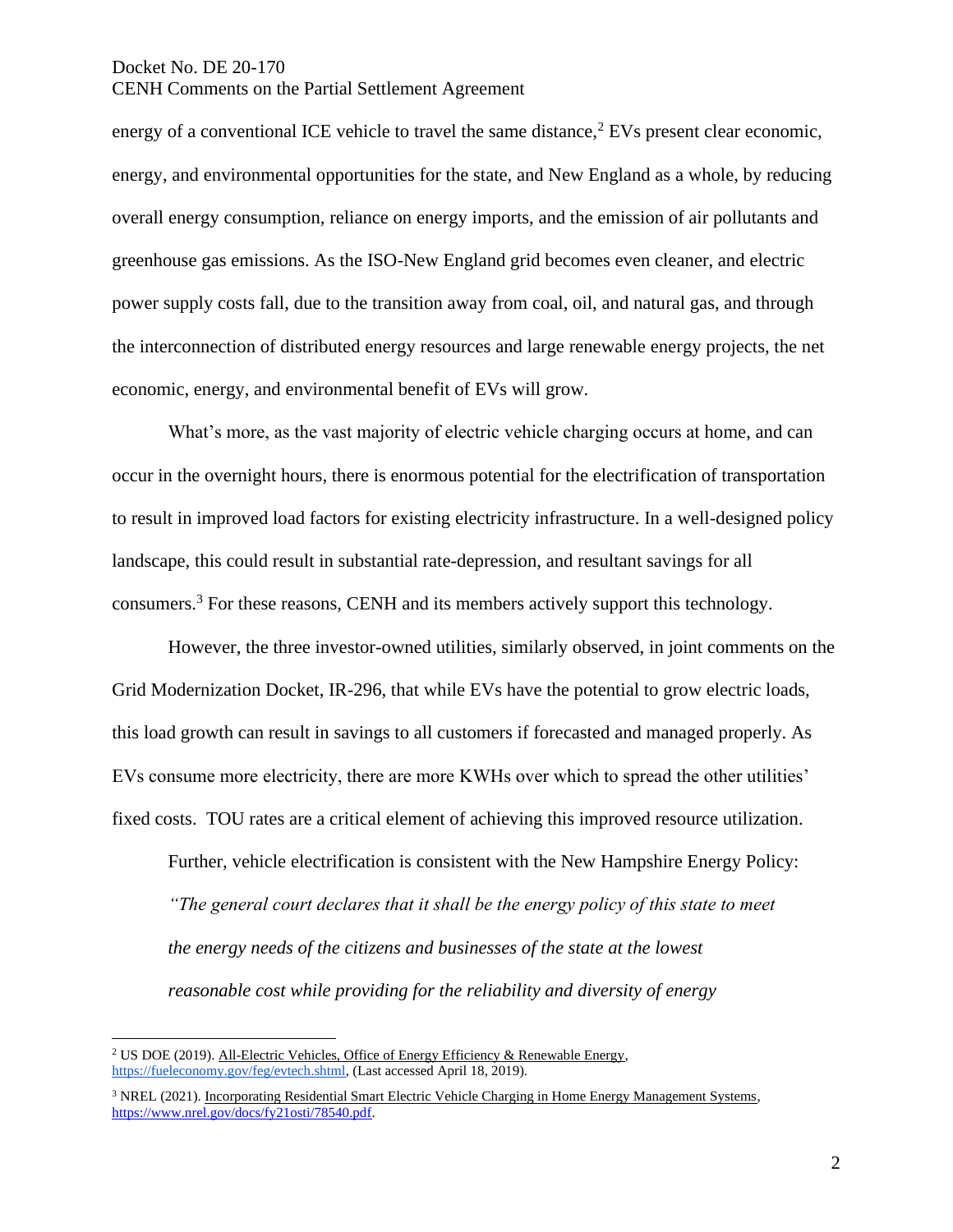*sources; to maximize the use of cost effective energy efficiency and other demand side resources; and to protect the safety and health of the citizens, the physical environment of the state, and the future supplies of resources, with consideration of the financial stability of the state's utilities."*<sup>4</sup>

While EVs are more efficient and increasingly cost-effective than ICE vehicles, their utilization of the local electric distribution network and the regional grid requires pre-planning and careful integration to support their adoption by consumers and the realization of their full potential. In the absence of well-designed policies and appropriate price signals, there is a risk that electrification of transportation will increase electricity rates by increasing demand during peak hours. An effective policy package would balance policies encouraging speedy adoption of EVs by enabling the creation of a public fast-charging network, while simultaneously maximizing the incentive to charge vehicles during off-peak hours with strong residential TOU rates. CENH is concerned that the Agreement does not go far enough in supporting adoption and realizing that potential.

To support adoption, the commission should first aim to eliminate economic barriers to public fast charging. Drivers' concern about lack of available charging infrastructure is a significant barrier to EV adoption. Currently, 5,627 of them direct current fast charging (DCFC) stations in the United States compared with 150,000 gas stations. As EV charging is dissimilar from fuel ICE vehicles, there are estimates that the US may require up to 1 million DCFC stations,<sup>5</sup> with more stations at slower charging levels.

<sup>4</sup> NH RSA 378:37 New Hampshire Energy Policy[,](http://gencourt.state.nh.us/rsa/html/XXXIV/378/378-37.htm) [http://gencourt.state.nh.us/rsa/html/XXXIV/378/378-37.htm.](http://gencourt.state.nh.us/rsa/html/XXXIV/378/378-37.htm)

<sup>5</sup> Korn, M. (2021). More EVs are coming. Where's the infrastructure to support them? ABC News, [https://abcnews.go.com/Business/evs-coming-infrastructure-support/story.](https://abcnews.go.com/Business/evs-coming-infrastructure-support/story)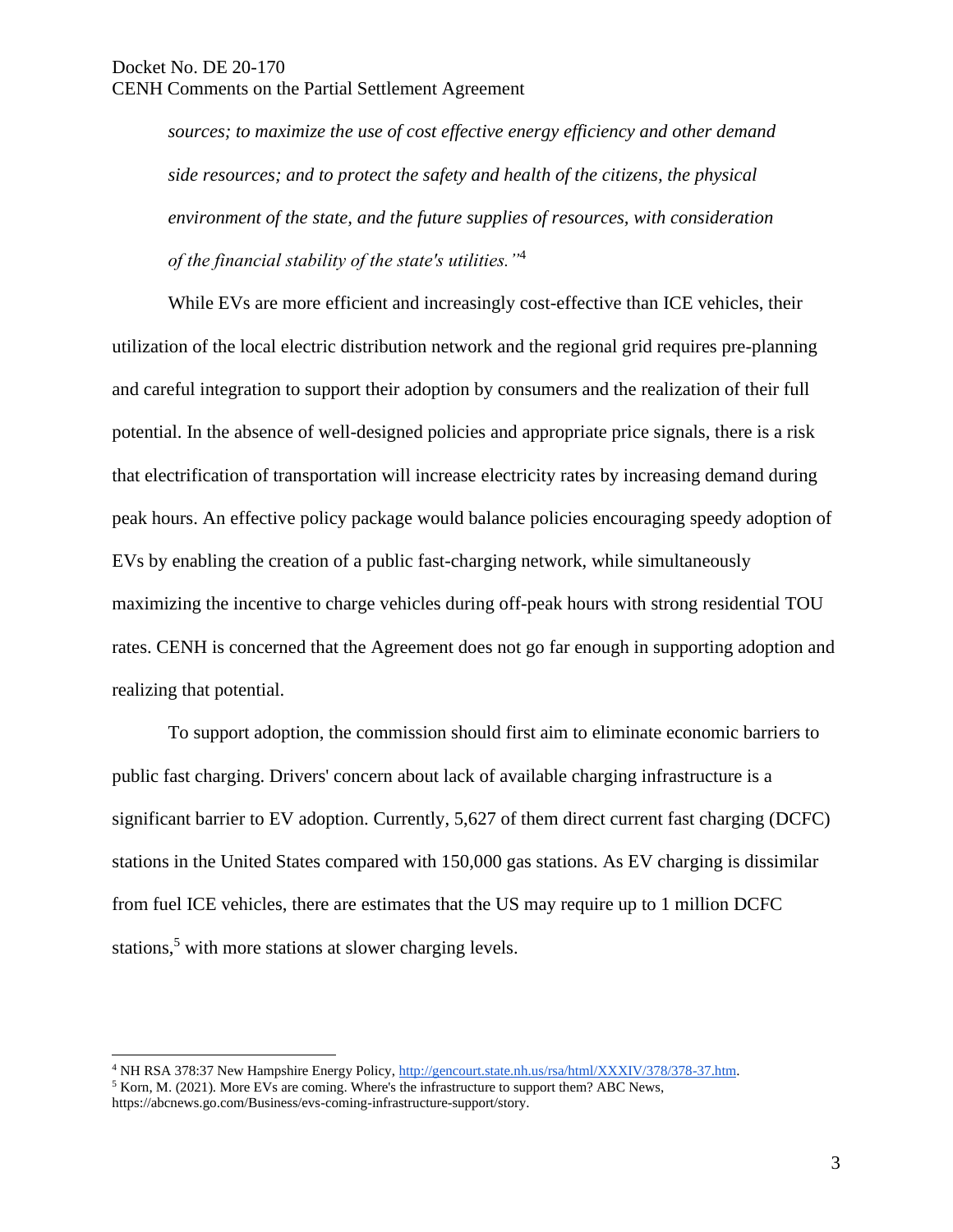However, current utility electric tariffs, designed following cost-causation principles, undermine the economics of public charging. At present time, with relatively few EVs on the road, a DCFC may be used by only a few vehicles each day, or in remote areas, a few vehicles each week. Regardless of the frequency of use, DCFCs can draw a significant amount of power. Many DCFC installations require a three-phase 480-volt AC electric circuit. Most existing DCFC stations are 50 kilowatts (KW) with much faster DCFC stations, including ones that deliver up to 350 KW starting to be installed. Draws of this magnitude can result in significant demand charges, which at low utilization rates are spread across just a few users. In these scenarios, demand charges can be responsible for over 90 percent of electricity costs and can make the cost per unit of charge (kwh or time) unreasonable. Such rates either discourages sitehosts from installing chargers, or drivers from using the station.

This results in fewer stations being built, reducing the viability of owning an EV, reducing the business case for owning DCFC. Thus, the current lack of widespread charging infrastructure is a pressing chicken-and-egg problem<sup>6</sup> that is impeding the electrification of transportation, which has the potential to result in substantial economic benefits to all New Hampshire ratepayers.

While supporting adoption, the Commission must simultaneously aim to aggressively manage when the vast majority of EV charging is occurring in order to avoid costly upgrades to the electric distribution system. EV charging can represent a relatively draw compared to typical residential electric loads. Residential EV charging can draw nearly 50 percent more power than even the most energy-intensive residential appliances such as single room air conditioners (ACs)

<sup>6</sup> Kadoch, C. (2020). Roadmap for Electric Transportation: Policy Guide, Regulatory Assistance Projec[t,](http://www.raponline.org/EV-roadmap) [https://www.raponline.org/EV-roadmap/.](http://www.raponline.org/EV-roadmap)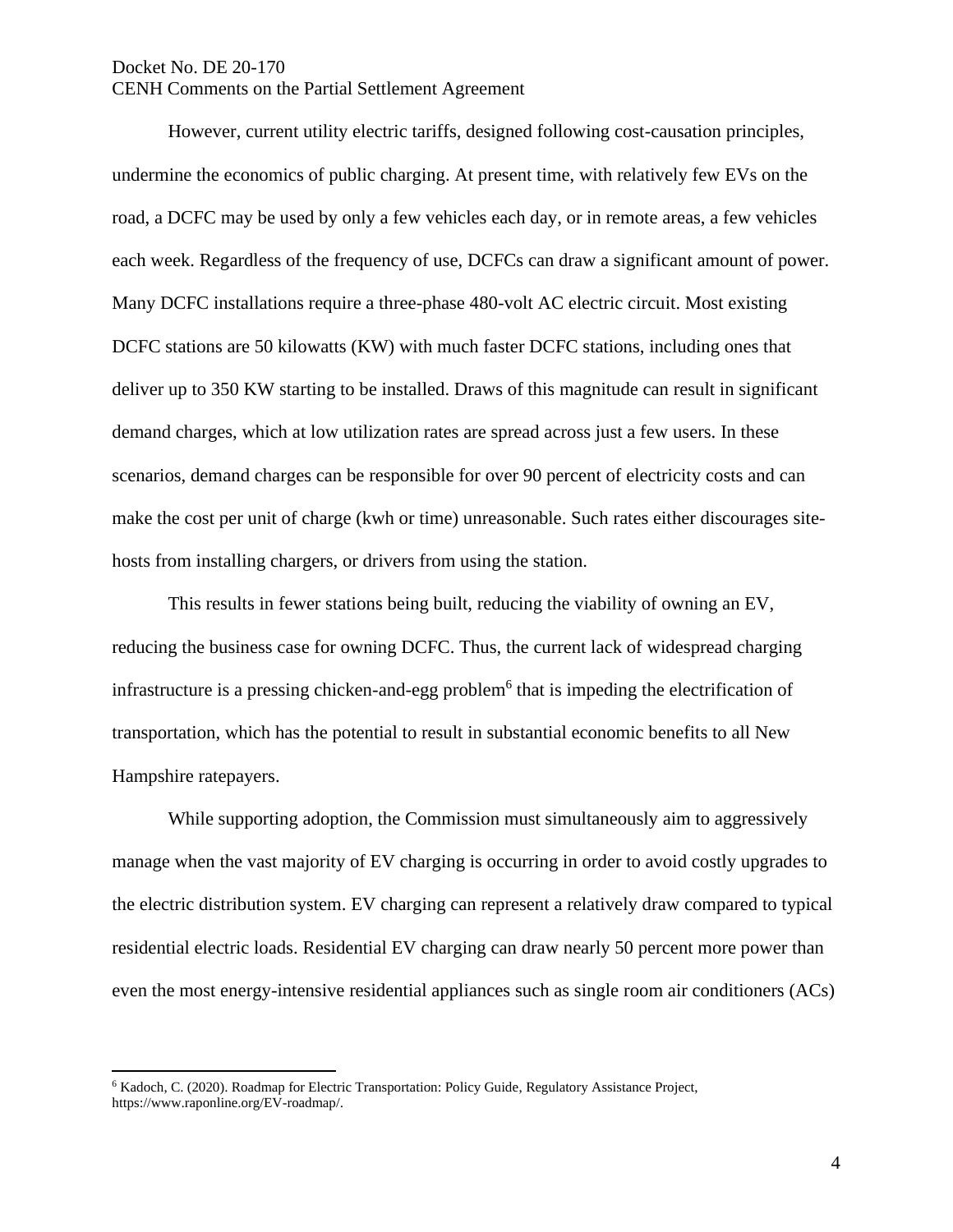and are comparable to whole house AC units. If charged during a time of peak demand with a standard Level 2 charger, an EV's load can be roughly equivalent to that of an entire household.<sup>7</sup> Absent price signals, a typical EV owner is likely to plug their vehicle into their home charger when they arrive home from work, which may coincide with the evening peak demand. Which is to say, as EVs continue to increase as a percentage of the New Hampshire fleet and in the number of vehicles carrying visitors to the state, the rise in electric power consumption has the potential, if not properly managed, to increase the total ISO-NE daily and seasonal peaks, as well as New Hampshire's share of that peak.<sup>8</sup> Should this be allowed to occur, the electrification of transportation would increase electric rates, instead of decreasing them.

A study from Norway, which had an EV market penetration of 10 percent as of fall 2018, highlights the danger of not planning for EV charging. The study found that controlled EV charging could be met with the existing distribution grid, but that uncontrolled EV charging could require grid investments of \$100 to \$200 billion for one city.<sup>9</sup> The inclusion of residential TOU rates is an important step in ensuring that widespread EV adoption results in savings and not costs, by encouraging off-peak charging.

In summary, an appropriate EV policy would eschew rigid adherence to cost-causation principles when it comes to rate design for high demand public charging applications while simultaneously sending strong price signals encouraging off-peak charging in residential applications. These two policies are necessarily complementary: implementing one without the

<sup>7</sup> Allison, A. and Whited, M. (2017). A Plug for Effective EV Rates: The Case for Supporting EVs, Synapse Energy Economic[s,](https://www.synapse-energy.com/sites/default/files/A-Plug-for-Effective-EV-Rates-S66-020.pdf) [https://www.synapse-energy.com/sites/default/files/A-Plug-for-Effective-EV-Rates-S66-020.pdf.](https://www.synapse-energy.com/sites/default/files/A-Plug-for-Effective-EV-Rates-S66-020.pdf)

<sup>8</sup> Harper, C., McAndrews, G., and Sass Byrnett, D. (2019). Electric Vehicles: Key Trends, Issues, and Considerations for State Regulators, National Association of Regulatory Utility Commissioner[s,](https://pubs.naruc.org/pub/32857459-0005-B8C5-95C6-1920829CABFE) [https://pubs.naruc.org/pub/32857459-0005-B8C5-95C6-](https://pubs.naruc.org/pub/32857459-0005-B8C5-95C6-1920829CABFE) [1920829CABFE.](https://pubs.naruc.org/pub/32857459-0005-B8C5-95C6-1920829CABFE)

<sup>&</sup>lt;sup>9</sup> Hildermeier, J., Kolokathis, C., Rosenow, J., Hogan, M., Wiese, C., & Jahn, A. (2019). Start with Smart: Promising Practices For Integrating Electric Vehicles into the Grid, Regulatory Assistance Projec[t,](https://www.raponline.org/knowledge-center/start-with-smart-promisingpractices-integrating-electric-vehicles-grid/) [https://www.raponline.org/knowledge-center/start](https://www.raponline.org/knowledge-center/start-with-smart-promisingpractices-integrating-electric-vehicles-grid/)[with-smart-promisingpractices-integrating-electric-vehicles-grid/.](https://www.raponline.org/knowledge-center/start-with-smart-promisingpractices-integrating-electric-vehicles-grid/)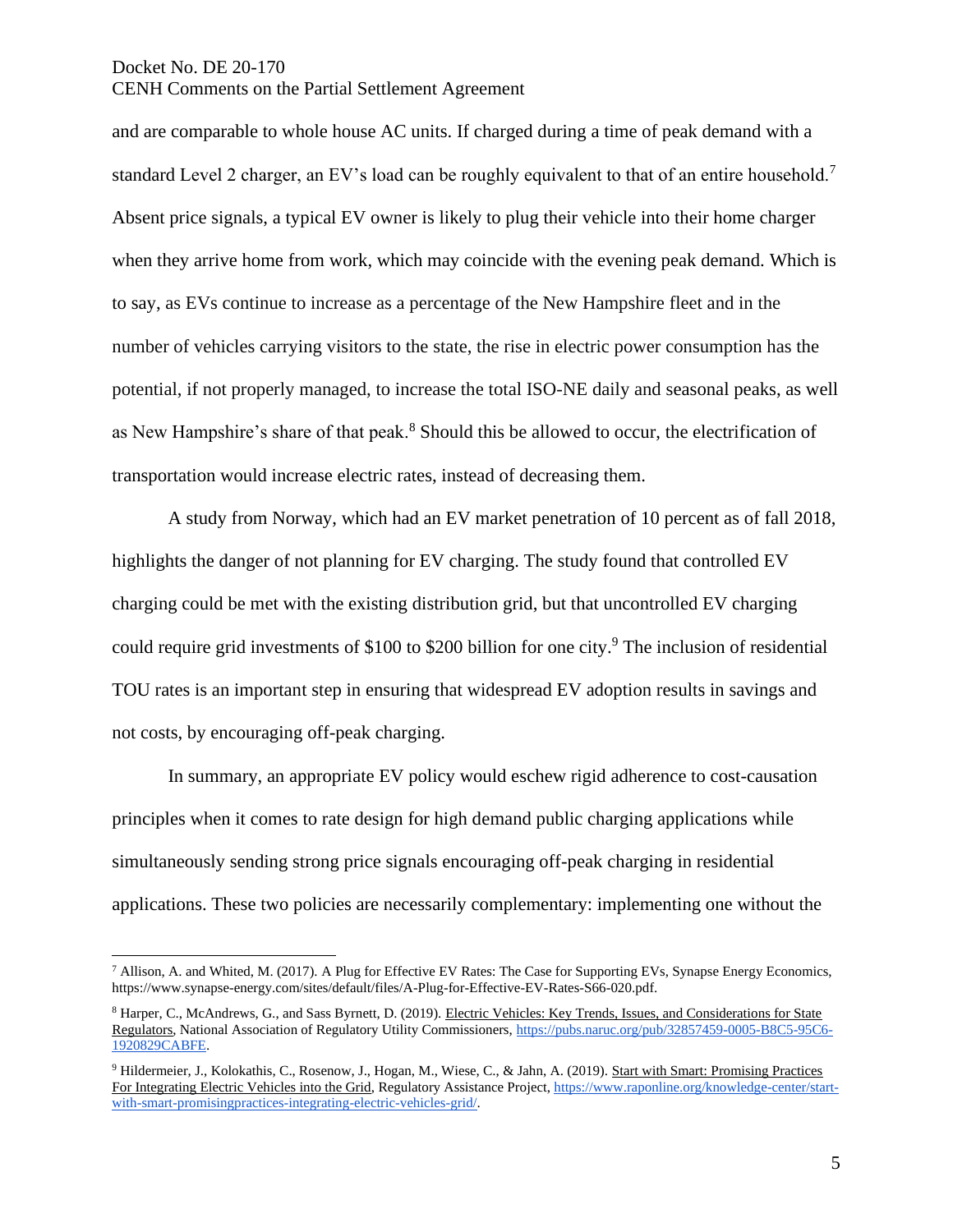other will either result in limiting the ratepayer savings that would flow from increased EV

adoption or result in a growth in peak demand and electric rates.

# **II. TERMS OF SETTLEMENT AGREEMENT**

To clarify which items CENH supports, and on which CENH takes no position on, each item included in the Agreement is listed below, with comments deemed appropriate.

# **A. Unitil Residential EV TOU Rate**

CENH assents.

# **1. Customer Charge**

CENH assents.

# **2. Time Varying Periods**

CENH assents.

# **3. Transmission and Generation Rate Development Method**

CENH assents.

# **4. Distribution Rate Development Method**

CENH assents.

# **B. Commercial Customer EV TOU Rates**

CENH objects to the inclusion of EV TOU rate provisions in the Agreement.

While CENH does believe that TOU rates are entirely suitable for residential applications, CENH does not agree commercial TOU rates are appropriate at this moment in time. EV penetration, as noted above, remains relatively low and the deployment of public and private DCFC and networked Level 2 EVSE is necessary to support rapid fleet electrification.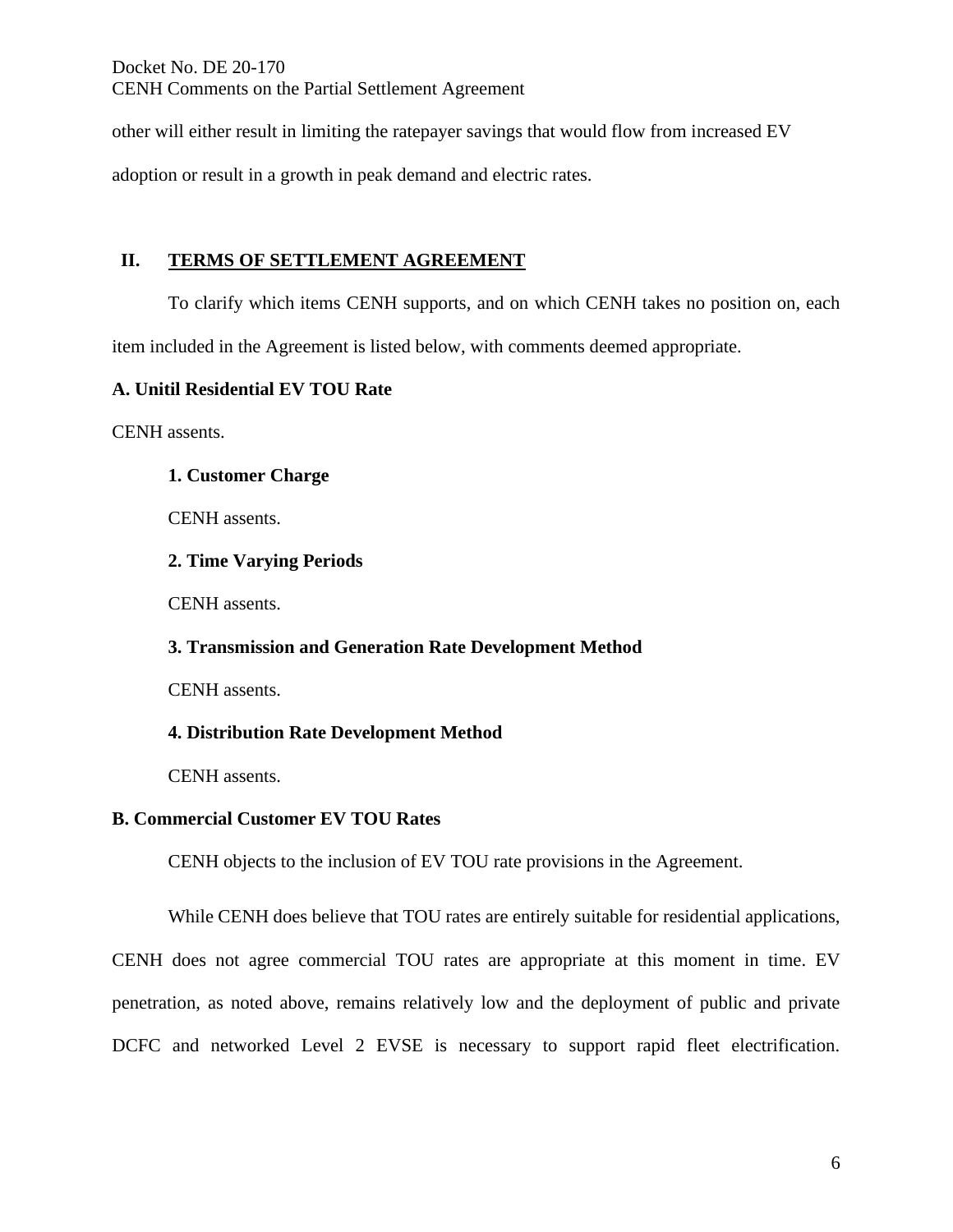Implementing commercial TOU rates too early is likely to have a negative impact on the business case for developing and operating public charging locations.

It is the position of DOE that a commercial TOU rate would spur innovation on the part of charging site hosts to reduce the impact of the rate's higher on-peak rate to site host overall costs. Such innovation could include battery storage that draws power and charges during off-peak hours and is deployed during on-peak periods to charge customers to limit the site hosts exposure to onpeak rates. While CENH agrees that such innovation will be of increasing importance as EV adoption increases and commercial EV sites increase in number and in utilization, CENH is concerned that the implementation of commercial TOU rates at this moment in time will result in limited uptake by public charging site hosts as the technologies such as co-located batteries increase the upfront capital costs to develop a site; costs that will not necessarily be recovered in appropriately under likely site utilization rates.

## **5. Eligibility Requirements**

CENH takes no position.

#### **6. Optionality**

CENH takes no position.

#### **7. Customer Charge**

CENH assents.

#### **8. Time Varying Periods**

Addressed in Part B – CENH objects as they are not appropriate at this time.

#### **9. Time Varying Components**

Addressed in Part B – CENH objects as they are not appropriate at this time.

## **10. Rate Development Method, Demand Charge, and Revenue Neutrality**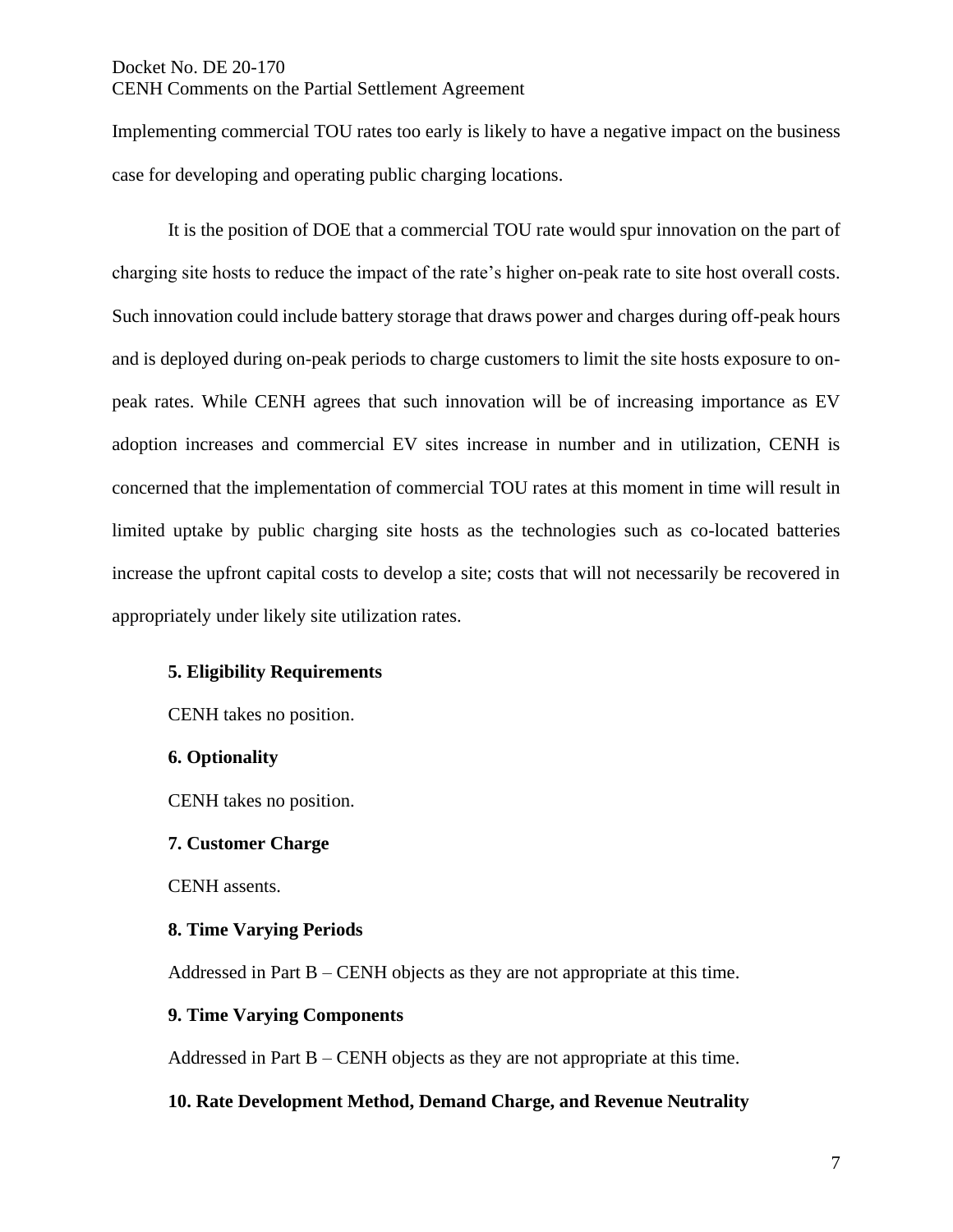CENH objects to the inclusion of the 50 percent demand charges for the commercial EV rate classes. Similar to the concerns regarding the adoption of commercial TOU rate, CENH is of the opinion based on input from its members that each utility should develop and offer a DCFC rate or a customer class that provides greater flexibility around demand charges in order to give owners of DCFC stations or networked Level 2 chargers much greater potential to recover costs and make a business case for their stations.

Rather than repeat previous in-depth coverage, CENH would point again to the testimony of its consult, shared with Conservation Law Foundation (CLF), Christopher R. Villarreal.

Further, CENH echoes the points raised by CLF in its own extensive Agreement comments regarding demand charges.

## **C. Other Matters**

#### **1. Implementation Date**

CENH takes no position.

**2. Marketing.** 

CENH assents.

#### **3. Reporting**

CENH assents.

#### **4. Annual Rate Update**

CENH assents with respect to the Residential TOU rates.

## **5. Update Rate and Class Revenue Requirement to Reflect Actual Cost of Service**

CENH assents.